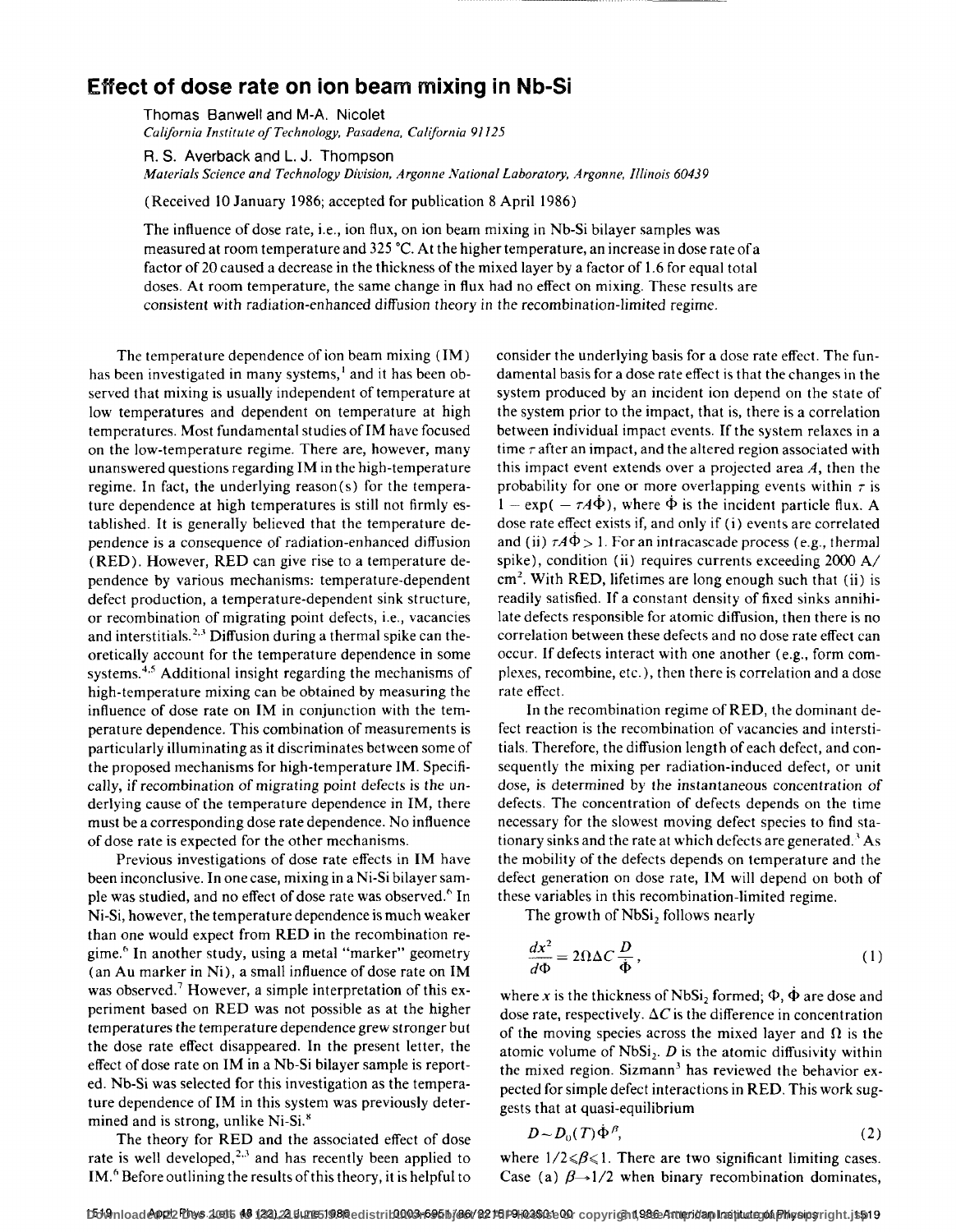and  $D_0 \propto \exp(-H_m^v/2kT)$  where  $H_m^v$  is the migration enthalpy for vacancies. We assume here that vacancies are less mobile than interstitials. *T* is the irradiation temperature. Case (b)  $\beta \rightarrow 1$  when defect annihilation at sinks dominates, and  $D_0$  is only weakly T dependent.

A useful approximation to consider is therefore

$$
\frac{dx^2}{d\Phi} \sim 2\Omega \Delta CD_0(T) \dot{\Phi}^{\beta - 1}.
$$
 (3)

For case (b), the mixing is independent of both temperature and dose rate, whereas case (a) depends on both.

Highly polished AI plates were used as supporting substrates in this study. 150 nm Si, 45 nm Nb, and 10 nm Si films were sequentially evaporated onto the AI substrates in an oilfree e-beam system. The 10 nm Si cap was used to inhibit oxidation, especially at elevated temperatures. The AI plates were fastened to an implantation carousel of large thermal mass. Irradiations were performed with 225 keY Ar to prescribed fluences in the range 4–30 $\times$  10<sup>15</sup> Ar cm<sup>-2</sup>. The measured sample temperature was held at either  $24 \pm 2$  °C or 329  $\pm$  2 °C during irradiation. The incident Ar beam was rastered over the sample. The average beam current was set at either 0.05  $\mu$ A/cm<sup>2</sup> or 1.0  $\mu$ A/cm<sup>2</sup>, giving a factor of twenty variation. Irradiations at high and low currents were alternated to minimize correlations with long term temperature drifts. After the irradiations were completed, the specimens were cooled to room temperature and analyzed by 1.5 MeV He backscattering spectrometry. Subsequent to analysis, the specimens were reheated to the irradiation temperature and annealed for several hours to test for thermally induced growth of the mixed layer. No additional mixing was observed during this annealing treatment.

In Fig. I, backscattering spectra clearly show the effect of a difference of 20 in dose rate on IM at 325 °C. It can be observed in both spectra that the mixed layer has a rather constant composition, corresponding to  $NbSi<sub>2</sub>$ . The  $NbSi<sub>2</sub>$ phase was identified in previous studies of both mixing and thermal reactions. <sup>9</sup> • 10 The thicknesses of mixed layer *x* are plotted as a function of the square root of total dose  $\Phi$  in Fig. 2; results for two temperatures and two dose rates are illustrated. The data at 325 °C seem to indicate that there is an incubation period, during which the mixing rate is slow and there is little dose rate effect. At higher doses, the mixing rate increases, approaches a square root of dose dependence, and is dose rate dependent. Using the slopes of the mixing versus square root of dose curves at the higher doses as the basis for comparing mixing for the two dose rates, it is found that the ratio of the mixing rates for low and high dose rates is a factor of 1.6. At the lower temperature, the dose dependence of mixing was determined for only one dose rate. For it, a square root of dose dependence is observed with no evidence of an incubation dose. For the one measurement at the reduced dose rate, the mixing rate is unchanged, although we cannot be certain that a square root of dose dependence holds at the lower dose rate as it does for the higher.

The results of these experiments are in qualitative agreement with the **RED** model of mixing outlined above, i.e., there is a dose rate dependence in the temperature dependent (high temperature) regime, and no dependence on dose rate



**CHANNEL** 

FIG. I. Backscattering spectra showing the effect of dose rate on ion beam mixing. The specimens were both irradiated at 325 °C with 225 keV Ar, but at different dose rates. (The signals from the 10 nm Si caps have been removed from the spectra for clarity.)

in the temperature independent (low temperature) regime. We deduce from the factor of 1.6 reduction in mixing rate for a factor of 20 increase in Ar current that  $\beta = 0.66$  using Eq. (3). This is consistent with a RED model in which recombination dominates although annihilation at sinks is not negligible. Several interferences can alter the apparent value of  $\beta$ , including assumptions of steady state and beam heating effects. Some aspects of mixing, however, are not predicted by the model. The model does not predict an incubation period, i.e., it predicts a strictly square root of dose dependence. The model leading to Eq. ( 3) assumes that the specimen is in steady state from the outset of the irradiation, even though a mixed  $(NbSi<sub>2</sub>)$  layer has not yet formed. Therefore, it is possible that an incubation dose is necessary to establish steady state conditions. Beam heating is a possible source of error as the high dose rates would tend to raise the specimen temperature, and thereby increase the mixing rate. Using the temperature dependence of mixing in Nb-Si at 325 °C reported by Matteson *et al.*,<sup>9</sup> it is found that the specimen would



FIG. 2. Thicknesses of mixed layers in Nb-Si bilayer specimens as a function of the square root of dose for two dose rates and two temperatures.